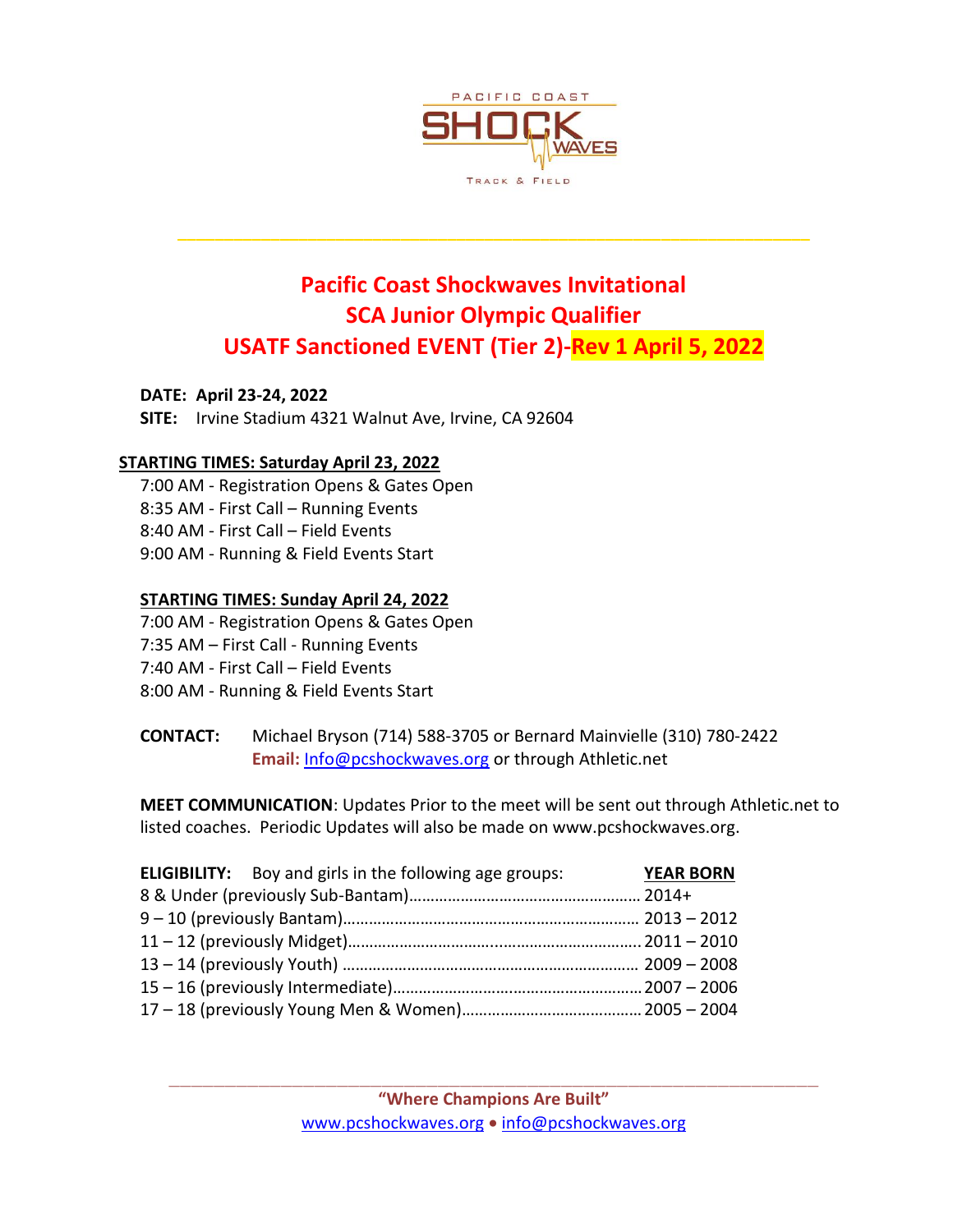

**Surface: 8-lane** Track, 2-Long Jump Pits, Pole Vault Pit, High Jump and runways have rubber surface, restricted to **3/16 inch spikes (pyramid spikes only**). School representatives may inspect spike sizes during check-in.

**Registration:** To register go online to [www.athletic.net.](http://www.athletic.net/) Log In to Athletic.net

Navigate to your team home by clicking your name in the upper right hand corner to open the side menu, and then the home icon next to the appropriate team. Click "Add a Meet" in your calendar box. Search for Pacific Coast Shockwaves and click Add. 2022 USATF rules apply; all participants must have a valid 2022 USATF membership. Participant waivers are required for all participating athletes and families. Visit www.pcshockwaves.org for the forms.

### **On-line Entry Fees: \$4.00 per individual event and \$16.00 per relays**

Entry fee's are **non-refundable** and must be paid through Athletic.net (online) or Venmo (must contact Meet Director at 714-588-3705 for instructions. Payments will need to be made prior to the Late Registration Opening).

**On-line Entry Deadline: Tuesday April 19, 2022 at 11:59 AM (PST).** 

Late Registration: \$8.00 per event and \$32.00 per relay.

Late Registration will be accepted on-line beginning at Noon Wednesday April 20, and will close at 6 pm on Thursday April 21. After the on-line (on-time and late) registration closes, any late entries will need to be done on-site. Registering on-site may affect your athletes seeding in their respective events.

**Seeding: The 100M Prelims will be randomly seeded. All other events will be seeded based on seed times and marks submitted through Athletic.net only. Advancement to the Finals will be based on time only.** 

**Our Staff will re-seed heats if individuals do not check in on-time in order to fill lanes, which will improve the flow of the meet. Heats will be re-seeded 5 minutes after the 3rd (and Final) call. Calls will be made in the stadium and on the warmup field.**

**Bibs:** Athletes who lose their bib number will be charged \$5 for a replacement. If registration is closed, proceed to Staging (Contact is Bernard in Staging).

**Packet Pickup:** Saturday and Sunday morning at 7 AM at the Stadium Entrance.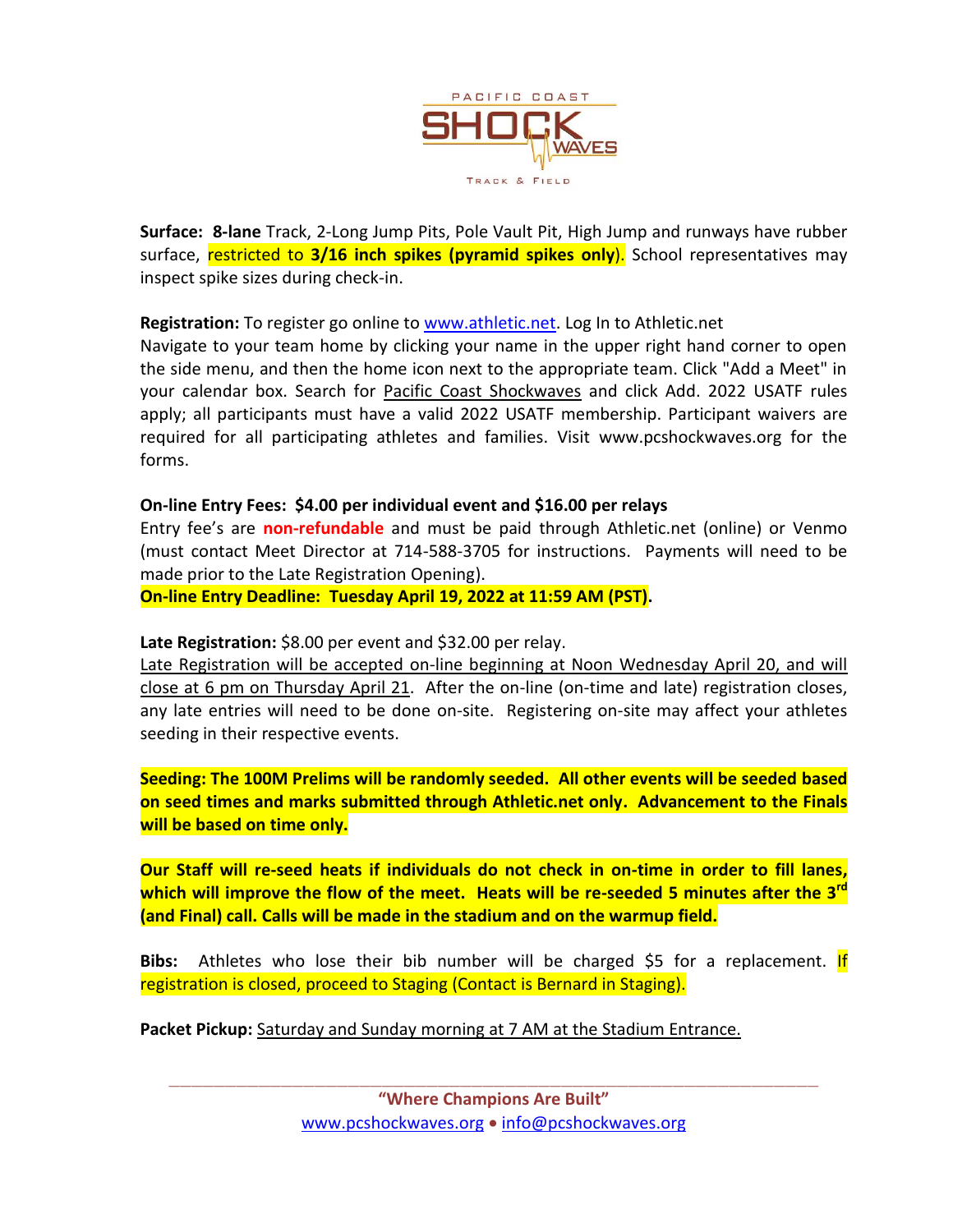

**USATF Participation Waiver:** The USATF Participant Waiver is required for each minor competing at any USATF Sanctioned event. Please go to [https://www.usatf.org/home/top](https://www.usatf.org/home/top-utility-nav-content/sanctions/sanctions-forms)[utility-nav-content/sanctions/sanctions-forms](https://www.usatf.org/home/top-utility-nav-content/sanctions/sanctions-forms) to download this form. Download the USATF Combined Waiver & Release Form.

**CONCESSION:** Will be available at the meet. **Cooking in the parking lot or anywhere throughout the facility is strictly prohibited.**

**MEET RESULTS:** Event results will be posted within 30 minutes of the completion of each event on the Finish Results APP (and should be real time). Final meet results will be provided online at www.pcshockwaves.org and www.scausatf.org in accordance with SCA meet guidelines. All results inquiries MUST be taken care of at the meet. We will not modify results after the meet has ended.

**CHECK-IN:** All participants must check in at the Clerk of the Course when their event is called. Event check-in will close 5 minutes after the  $3<sup>rd</sup>$  and Final call – no exceptions. At this point, the staging staff will re-seed the event, if needed. Those who show up after this time will not be able to participate in the event. Field event participants should report directly to the official on the field in charge of the event when called. Field event warm-ups will begin when the First call is announced.

**AWARDS:** Custom Medals for those finishing 1st – 3rd overall. Those placing 4th – 8th overall will receive custom ribbons.  $1<sup>st</sup> - 3<sup>rd</sup>$  place will be awarded immediately following the event. Team Champions and Runner Ups will be awarded to the first and second place teams by Division, separated by male and female; 8&U, 9-10, 11-12, 13-14. One overall Boys and Girls Team Champion will be crowned. The Pacific Coast Shockwaves will be excluded from the team awards but will displace in the scoring (10, 8, 6, 5, 4, 3, 2, 1).

**PROTEST:** USATF rules apply. Protests need to be done within 30 minutes of the results being posted. Protest must be accompanied by \$50.00 (cash only).

**COACH'S BOXES:** For all field events, only coaches in good standing as shown on the USATF Coaches Registry will be allowed to coach their athlete(s) from the designated Coach's Box for each field event. Coach's Box will be clearly identified for each field event.

**Note:** Athletes will not be allowed to leave the immediate competition area and will be restricted from the use of cell phones, camera and other electronics.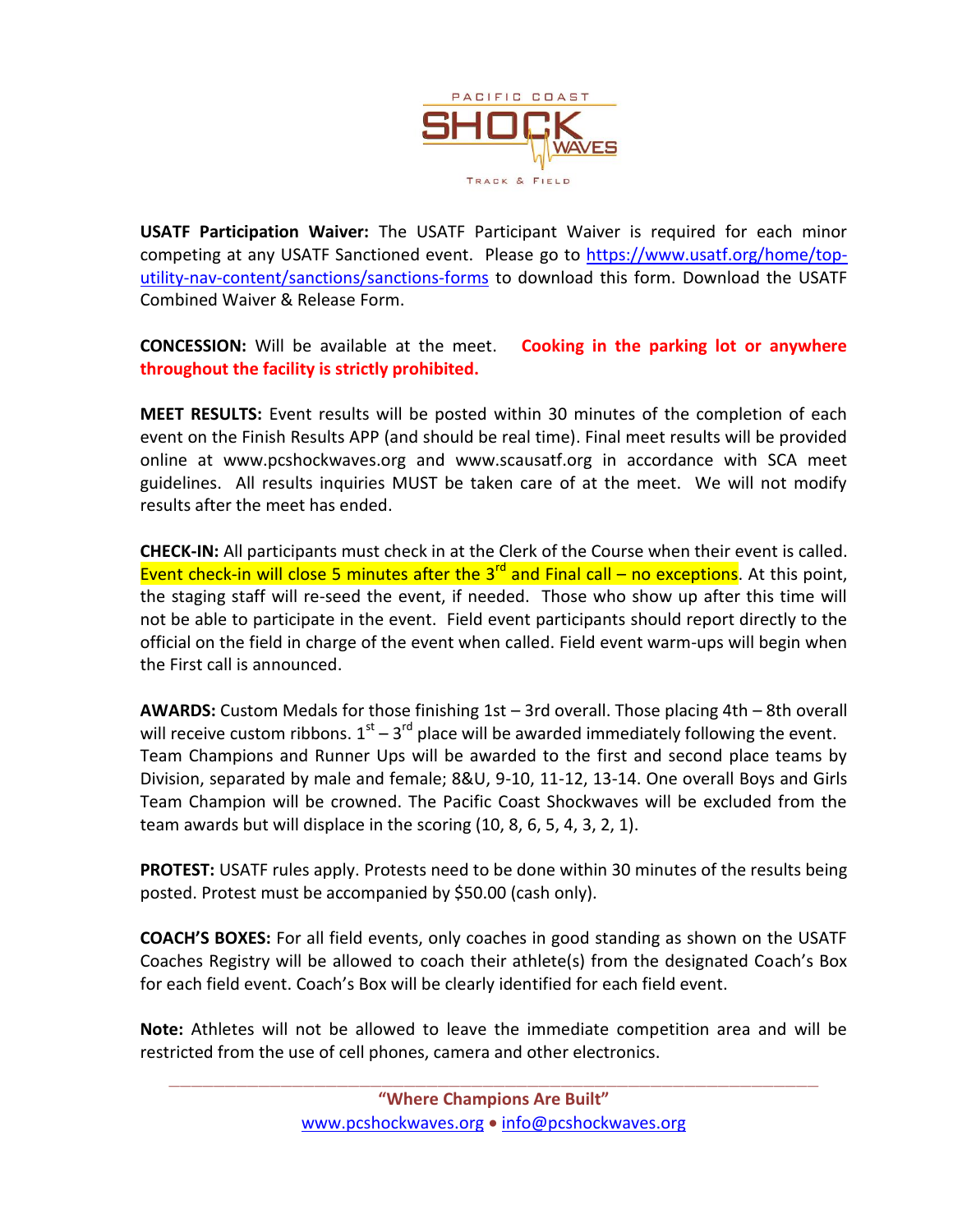

### **STADIUM INSTRUCTIONS:**

**Seating:** Bleacher seating will available on both sides of the stadium. Tents and large umbrellas will be restricted to the top rows of the bleachers (but cannot block the view of the announcer in the press box). Tents will also be allowed in designated areas around the facility; specifically along the fence line on the warmup field and several grass areas within the stadium. Please keep all walkways, fencing and entry gate areas clear. We ask that parents and coaches not disturb our staging and hipping volunteers. There should not be any tents or chairs on any of the blacktop areas within the stadium or service roads leading to the stadium. There will be NO SMOKING, PETS, CHEWING GUM, SHELLED NUTS OR SEEDS permitted on school grounds.

Please visit [www.pcshockwaves.org](http://www.pcshockwaves.org/) for the stadium Arial map.

**Parking: \$5.** Please have cash ready. The Main Parking lot is off Walnut and Escolar. Additional parking is off Walnut and Yale.

There is limited parking on surrounding residential streets. Please comply with all posted parking restrictions and requirements. PC Shockwaves will not be liable for any parking related violations or towed vehicles.

**Spectator Entry Fee:** None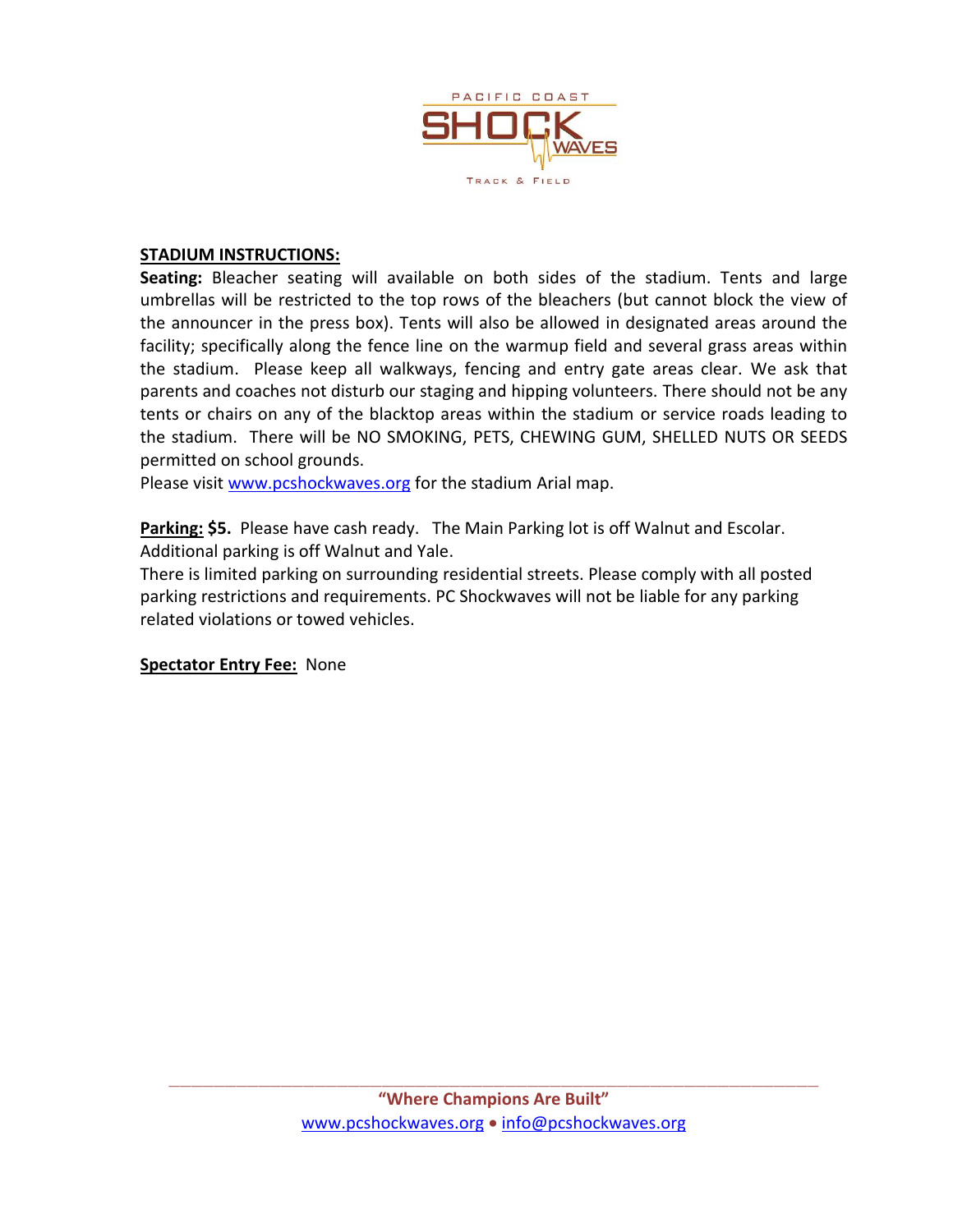

### **Saturday April 23, 2022**

FIRST CALL: 8:35AM (First event of the meet) **RUNNING EVENTS START TIME: 9 AM**

| 1500M Race Walk        | <b>Timed Final</b> | 9-10G:B, 11-12G:B                                             |
|------------------------|--------------------|---------------------------------------------------------------|
| 3000M Race Walk        | <b>Timed Final</b> | 13-14G:B, 15-16G:B, 17-18W:M                                  |
| 400M Hurdles (36"/30") | <b>Timed Final</b> | 15-16B, 17-18M, 15-16G, 17-18W (1 <sup>st</sup> call @845 AM) |
| 200M Hurdles (30")     | <b>Timed Final</b> | 13-14G:B (1 <sup>st</sup> call @850 AM)                       |
| 3000M Run              | <b>Timed Final</b> | 11-12G:B, 13-14G:B, 15-16G:B, 17-18W:M (1 <sup>st</sup> call  |
|                        |                    | @920 AM)                                                      |
| 100M Dash              | Semi-Final         | All Divisions - Female                                        |
| (East Side)            | (Top 8 Advance)    |                                                               |
| 100M Dash              | Semi-Final         | All Divisions - Male                                          |
| (West Side)            | (Top 8 Advance)    |                                                               |
| 400M Run               | <b>Timed Final</b> | <b>All Divisions</b>                                          |
| 4x100M Relay           | <b>Timed Final</b> | <b>All Divisions</b>                                          |
| 4x800M Relay           | <b>Timed Final</b> | 11-12G:B, 13-14G:B, 15-16G:B, 17-18W:M                        |

### FIRST CALL: 8:40 AM (First event of the meet)

### **FIELD EVENTS START TIME: 9 AM**

| High Jump (1-Pit)            | Final | 11-12G, 11-12B, 13-14G, 13-14B                       |
|------------------------------|-------|------------------------------------------------------|
| Javelin (Finn-Flyer) - Grass | Final | 11-12G:B (450g)                                      |
| Field (2-Throwing Sectors)   |       |                                                      |
| Javelin (Regulation) - Grass | Final | 17-18W:M, 13-14G:B, 15-16G:B - Following Finn-Flyer  |
| Field                        |       | Javelin. Warmups (run through and picking will begin |
| (2-Throwing Sectors)         |       | once the 11-12Bs begin competition)                  |
| Long Jump (Pit 1) -North     | Final | 9-10G, 17-18W, 15-16G, 13-14G                        |
| Long Jump (Pit 2) - South    | Final | 9-10B, 17-18M, 15-16B, 13-14B                        |
| Shot Put (Pit 1)             | Final | 13-14G:B, 17-18M:W, 15-16G:B (Warmup at Pit 2 with   |
|                              |       | Coach only)                                          |